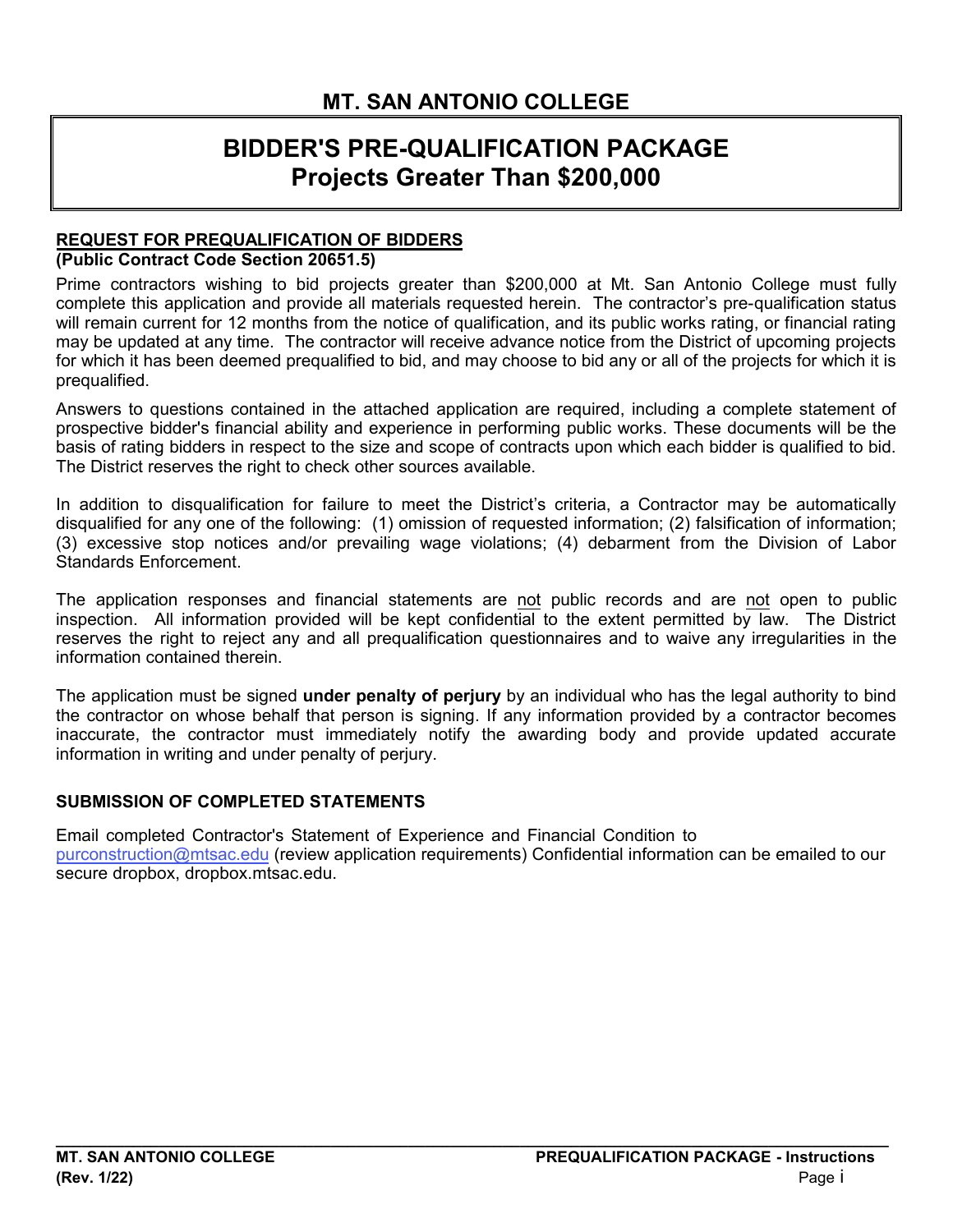# **Quick Check**

# **Should I fill out this package?**

**The following are screening statements which should be used to determine whether or not you pass the test to require you to enter the prequalification process.** 

# **You must be able to answer "YES" to each statement below.**

- **1. I am bidding as the prime contractor.**
- **2. I am appropriately licensed, insured and bondable.**
- **3. I have an audited or reviewed financial statement, (as appropriate), that is less than 14 months old.**
- **4. I have completed at least 2 public works building projects within the last 5 years. (Public Works is defined as facilities built for government agencies including school districts, special districts, local, county, state and federal agencies requiring prevailing wage rates paid to workers.)**
- **5. I am eligible to bid a Public Works contract as per Section 1777.1 of the Labor Code.**

 **If you can answer yes to all of the above statements, please proceed with submission Prequalification application.**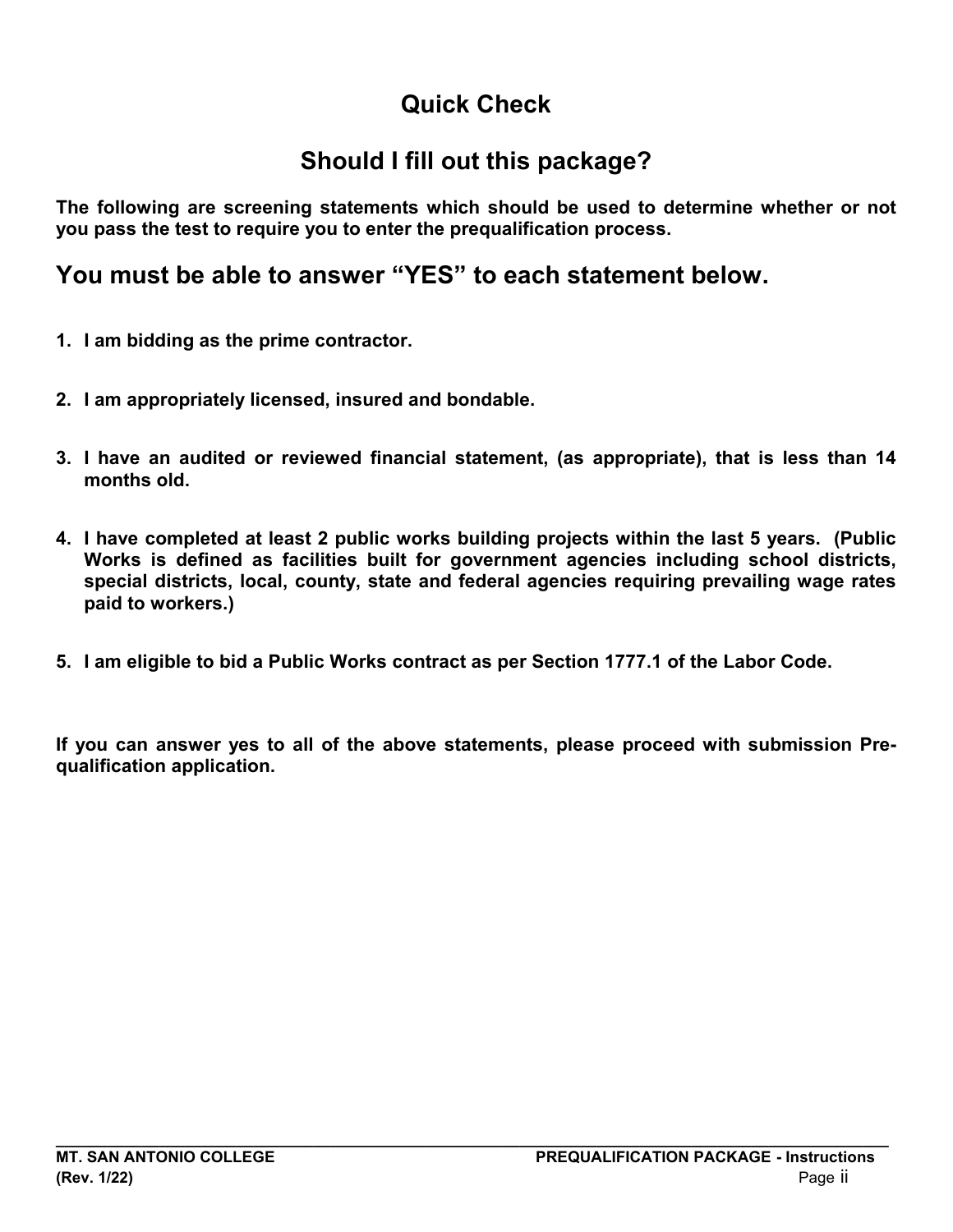# **DISTRICT PREQUALIFICATION STANDARDS**

 Only one copy of the prequalification is required to be submitted. A new and current submittal shall be required each year. Additionally, the District may, at any time, specifically request file may, at the discretion of the District, be considered expired. A contractor may also file new statements at more frequent intervals if there is substantial change in the Contractor's financial status, and a new rating based on the latest statement will be issued. In no case will a new statement, in which case, the Contractor must comply within thirty (30) days, or the rating on prequalification remain in effect longer than 18 months from the date submitted by the contractor for review. The following items must be provided or the qualification submittal will not be accepted.

### **FINANCIAL INFORMATION**

#### *A. Audited & Reviewed Statement Requirements*

*Reviewed or audited statements* will be required for projects under \$15 million. *Audited statements* will be required for all construction projects totaling \$15 million or greater.

 Note: A compilation is **not acceptable**. A Compilation is financial statements prepared by an accountant based on the amounts provided by a client. The accountant **does not review or audit** the amounts provided and therefore does not provide any assurances regarding the validity of the amounts.

#### *B. Financial Capacity*

on the lesser of t<u>en times working capital</u> (current assets less current liabilities) or ten times net <u>worth</u> (total assets less liabilities) whichever is less. Financial rating may be augmented by submission of a Letter of Bank Credit on the form included in pre-qualification application, section 7. Particular attention is called to the fact that the certificate of the certified public Prospective bidders will be prequalified to bid on projects up to a maximum dollar amount based accountant or licensed public accountant must express an unqualified opinion or a qualified opinion which does not negate an opinion on the statements as a whole in order to receive a "financial capacity" qualification. Note: Statements with a "negative quick asset" amount may not be augmented.

 Working capital and net worth are important factors in determining the bidding capacity of the accountant's certificate, any information not specifically called for by the statement which, a Contractor; therefore, the accountant must furnish, by a supplementary schedule or as a part of in the accountant's opinion, might properly be taken into consideration.

 to date over billing to date, or vice versa, the elements of "Accumulated Cost" and "Billings to In the event that the Contractor's job income and expenditures are accounted on a completed contract basis and the balance sheet includes an item reflecting the excess of costs Date" must be shown in support of the balance sheet item.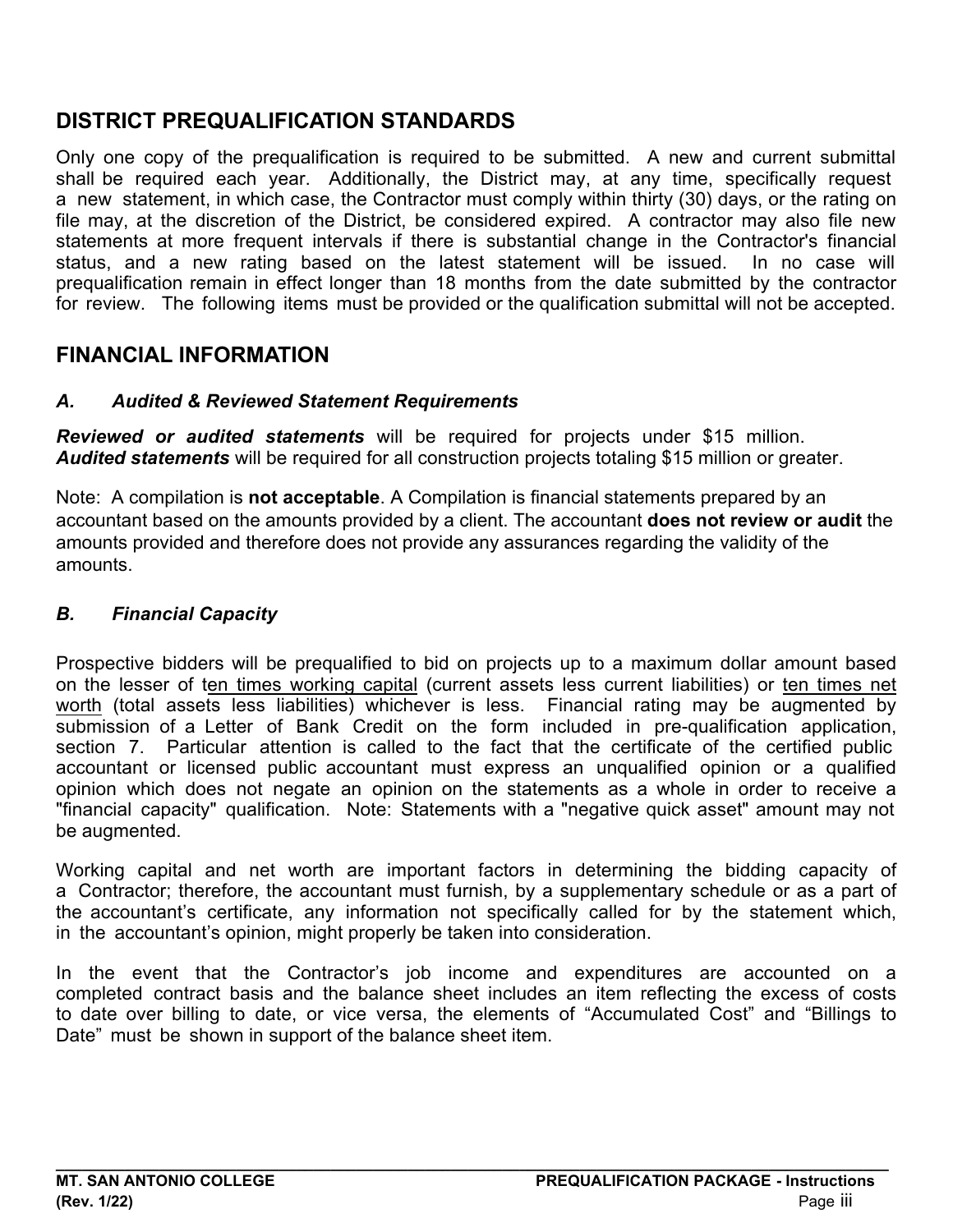### *C. Accountant's Certificate and Release*

 The certificate of a licensed Certified Public Accountant will be required in all cases. The forms of certificate for both an audit and a review are included in pre-qualification application, section 7. Use whichever is appropriate to your submittal. It will be acceptable for the accountant to submit a certificate in the accountant's own words. However, such qualifications shall not be so extensive as to nullify the value of the statement or its usefulness to the District.

 the applicant's financial statement. Use the form included in pre-qualification application, section 7. Accountant's Release Letter will be required. The responsible accountant must verify the validity of

### *D. Term of Financial Statements*

 Statements will be held on file until the financial information is 18 months old at which time it will be destroyed. The District reserves the right to reject statements in which the financial information is more than six months old. All applicable portions of the form should be completed with schedules A Contractor's financial information is valid until the date shown is more than one year old. attached if the space provided does not suffice.

## **PUBLIC WORKS REQUIREMENTS**

 State of California in the past five (5) years. Projects estimated at less than \$10,000,000 require the successful completion of at least two public works projects with an actual cost of construction totaling 75% cumulative average, completed in the

 this value multiply by 1.33 (allowing for a growth factor) reaches the sum of \$2,037,917. This figure Projects estimate at \$10,000,000 or greater require the successful completion of at least two public works projects with an actual cost of construction totaling 50% cumulative average completed in the State of California in the past five (5) years. For example - Project 1 contract value of \$1,627,511 plus Project 2 contract value of \$1,437,026 equals an average contract value of \$1,532,269. Take is rounded to the nearest \$100,000 for a rating of \$2,000,000. This process only obtains the Public Works Rating and does not necessarily set the final rating.

## **INSURANCE**

to or greater than the coverage as identified in the District's bid documents is required. A <u>Certificate</u> A minimum combined comprehensive single limit liability insurance of \$2,000,000 or an amount equal of Insurance must be issued to Mt. San Antonio College which states levels and dates of coverage.

## **BONDABILITY**

The bonding surety is required to be an admitted surety in the State of California with an A- rating or better. The surety will be contacted to confirm willingness to bond to a particular limit. It is required that the contractor include a **letter of bondability** from the surety indicating its support levels.

 In the event that the contractor is unable to obtain a letter of bondability in the time prescribed by the District, the Contractor may be suspended from the qualified contractors' list and not be allowed to bid on District projects until proof of bondability is provided.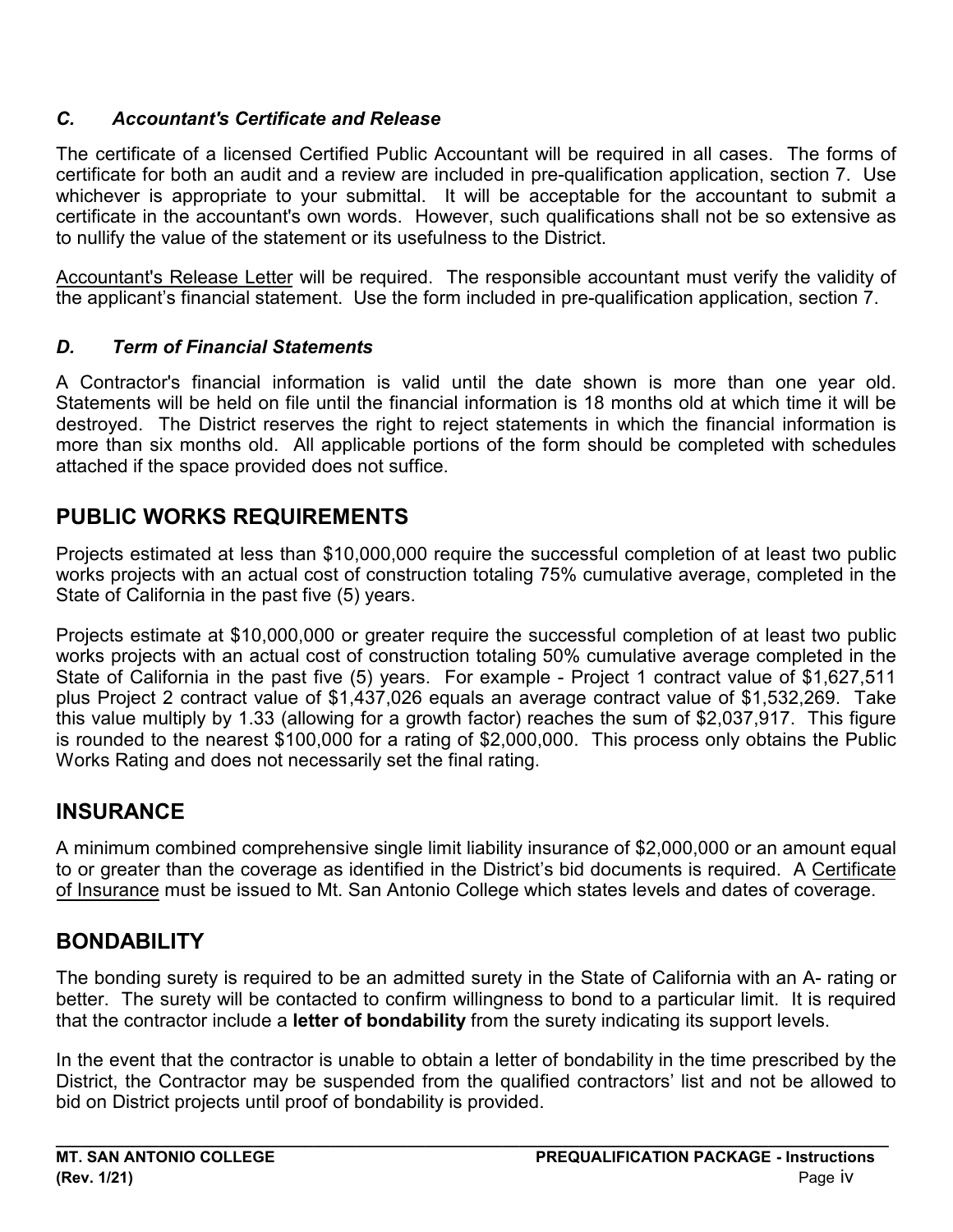### **AFFIDAVIT**

An affidavit as to the veracity, accuracy and completeness of the Prequalification Application being submitted must be completely executed by an authorized agent of the company. Use the form included in the pre-qualification application, section 8.

### **NOTIFICATION OF PREQUALIFICATION RESULT**

 Completed prequalification forms should be submitted 30 days prior to bid, or as advertised. *(All in*  rating as soon as possible via email, but not later than 24 hours prior to bid opening. *accordance with Public Contract Code 20651.5)* Contractors will be notified of their prequalification

### **PROCEDURE FOR APPEAL OF PREQUALIFICATION RESULTS**

 written request shall set forth in detail all grounds for the request including without limitation all facts, supporting documentation, legal authorities and arguments in support of the grounds for the request; any matters not set forth in the written request shall be deemed waived. All factual contentions must be supported by competent, admissible and creditable evidence. If the contractor chooses to challenge a disqualification, the contractor shall request a hearing by providing a written request within two (2) working days after notification of disqualification. The

 disqualification. The committee shall render a final and binding decision within five (5) working days The District shall establish a committee for the hearing to review the facts and reconsider the of the hearing.

 If a clerical error, or an error of omission, is discovered after a contractor is notified of the review committee's results, the contractor may submit the additional information for final consideration by the committee.

 District counsel may be in attendance or on call during the appeal. The contractor or his/her required limits, and allows the contractor to speak to the issues. The contractor is then released from representative is invited to appear in person to bring before the committee any additional or new information. The committee advises the contractor on the points where its rating has fallen below the meeting and the committee members come to consensus on whether or not to allow the contractor to prequalify. The contractor is emailed notification of the committee's decision at least 24 hours prior to bid opening.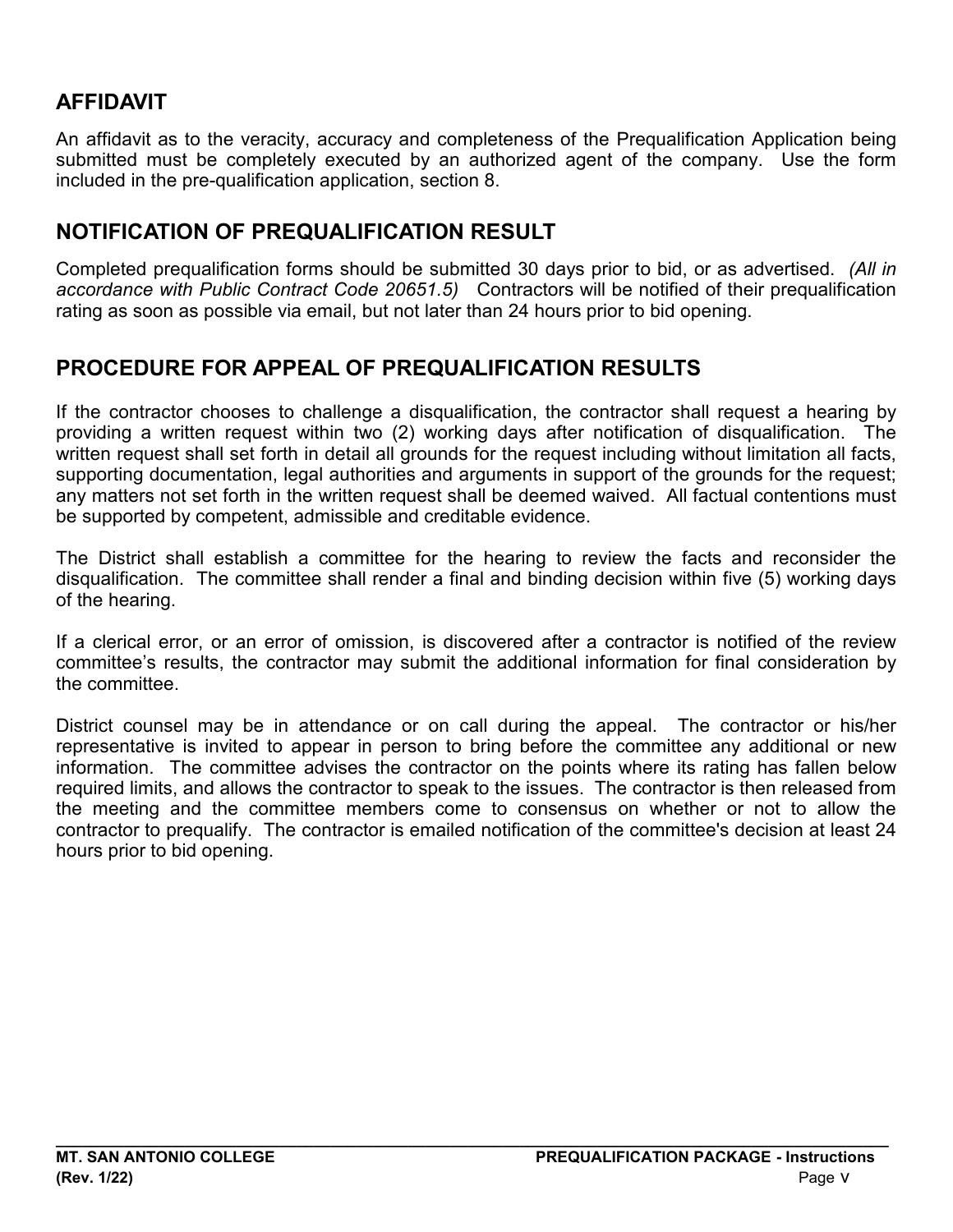#### **CONTRACTOR'S STATEMENT OF EXPERIENCE AND FINANCIAL CONDITION**

#### Please Type or Print Clearly

#### **PREPARATION OF APPLICATION:**

 Prime contractors wishing to bid projects greater than \$200,000 at Mt. San Antonio College must fully complete this application and provide all materials requested herein. Pre-qualification should be **submitted by email** to [purchasing@mtsac.edu.](mailto:purchasing@mtsac.edu) It is the sole responsibility of the contractor to ensure that its application is correctly completed and that all blanks are filled in. Incomplete applications will **not be** reviewed. The following documents are **required** and must be included with the application (use the links provided to access the verification documents).

License Verification<https://www2.cslb.ca.gov/OnlineServices/CheckLicenseII/CheckLicense.aspx>

□ DIR Verification https://efiling.dir.ca.gov/PWCR/Search.action

| Standing Verification https://businesssearch.sos.ca.gov/ |  |
|----------------------------------------------------------|--|
|----------------------------------------------------------|--|

- $\Box$  General Application Section 1
- $\Box$  Rating Questions Section 2
- $\Box$  Experience Section 3
- $\Box$  Safety Record Section 4
- $\Box$  Certificate of Insurance Section 5
- $\Box$  Bonding Letter from surety Section 6
- $\Box$  Financials Review or Audited Statements Section 7

#### **SECTION 1 - GENERAL INFORMATION**

| Contractor:                             |                                                                                                                                                                                           |                               |             |
|-----------------------------------------|-------------------------------------------------------------------------------------------------------------------------------------------------------------------------------------------|-------------------------------|-------------|
|                                         | (as name appears on license)                                                                                                                                                              |                               |             |
| <b>Contact Person:</b>                  |                                                                                                                                                                                           | <b>Check One: Corporation</b> |             |
| Title:                                  |                                                                                                                                                                                           |                               | Partnership |
| Address:                                |                                                                                                                                                                                           |                               | Sole Prop.  |
|                                         | (Street Address)                                                                                                                                                                          |                               | Joint Ven.  |
|                                         | (City, State, Zip Code)                                                                                                                                                                   |                               |             |
|                                         | Phone: ( ) Fax: ( )                                                                                                                                                                       | Email:                        |             |
|                                         |                                                                                                                                                                                           |                               | Exp. Date:  |
|                                         |                                                                                                                                                                                           |                               |             |
|                                         | Have you ever been licensed in California under a different name or different license number?<br>  Yes   $\,$   No -- If yes, list all name(s) and license number(s) on a separate sheet. |                               |             |
| Tax ID Number:<br>Date Business Formed: |                                                                                                                                                                                           |                               |             |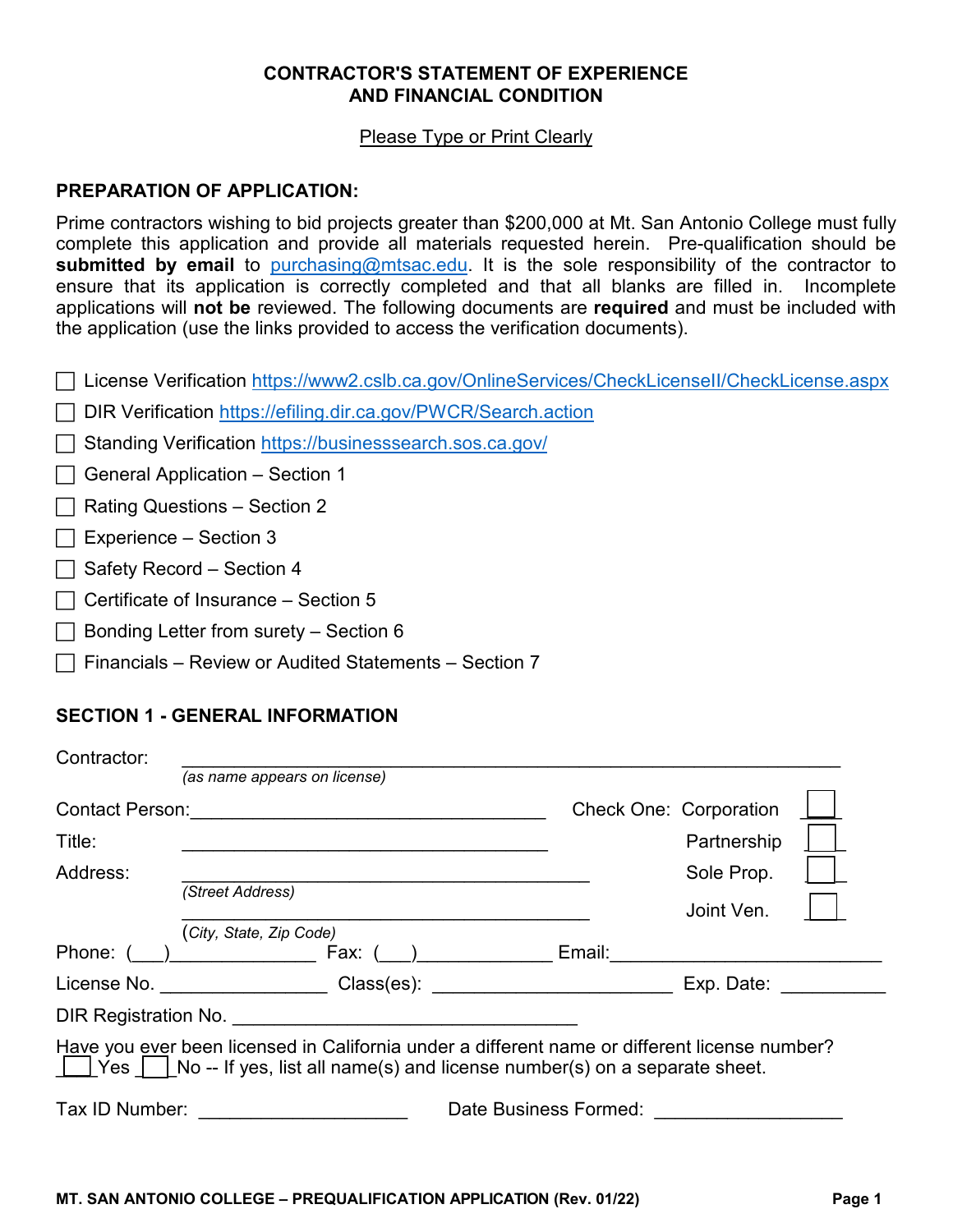Please check the following if they apply to your firm:

| <b>DVBE Certified</b>                          |
|------------------------------------------------|
| Large Business (500 or more employees)         |
| Small Business (Under 500 employees)           |
| Disadvantaged Business (Minority Owned)        |
| Woman-Owned & Operated                         |
| <b>Sheltered Workshop</b>                      |
| Local (Office within 10 miles of the District) |

1. In the past 10 yrs., what other business have the principal or corporate officers been involved in?

2. Has there been any recent change in control of company? *(If yes, explain on separate signed page.)*  $\Box$  Yes  $\Box$  No

3. Is the company or its owners connected with other companies as a subsidiary, parent, holding or affiliate?  $\Box$  Yes  $\Box$  No *(If yes, explain on separate signed page, listing companies, business addresses, and phone numbers.)* 

4. Corporate Officers - Partners - Proprietor - Owners - Key Personnel:

| <b>Name</b> | <b>Position</b> | <b>Years</b><br><b>W/Firm</b> | $%$ of<br>Ownership |
|-------------|-----------------|-------------------------------|---------------------|
|             |                 |                               |                     |
|             |                 |                               |                     |
|             |                 |                               |                     |
|             |                 |                               |                     |
| $ -$        |                 |                               |                     |

- 5. If a corporation: Date incorporated entitled and state entitled state the state entitled and state the state of the state of the state of the state of the state of the state of the state of the state of the state of the
- 7. In what type of construction do you specialize? \_\_\_\_\_\_\_\_\_\_\_\_\_\_\_\_\_\_\_\_\_\_\_\_\_\_\_\_\_
- 8. What was the largest amount of work completed in one calendar year?

| <b>Dollar Amount</b> | Number of Jobs | Year | Largest Job | Amount |
|----------------------|----------------|------|-------------|--------|
| \$                   |                |      |             |        |
|                      |                |      |             |        |



6. If a partnership: Date of organization  $\Box$  State  $\Box$  State  $\Box$  $\Box$  Association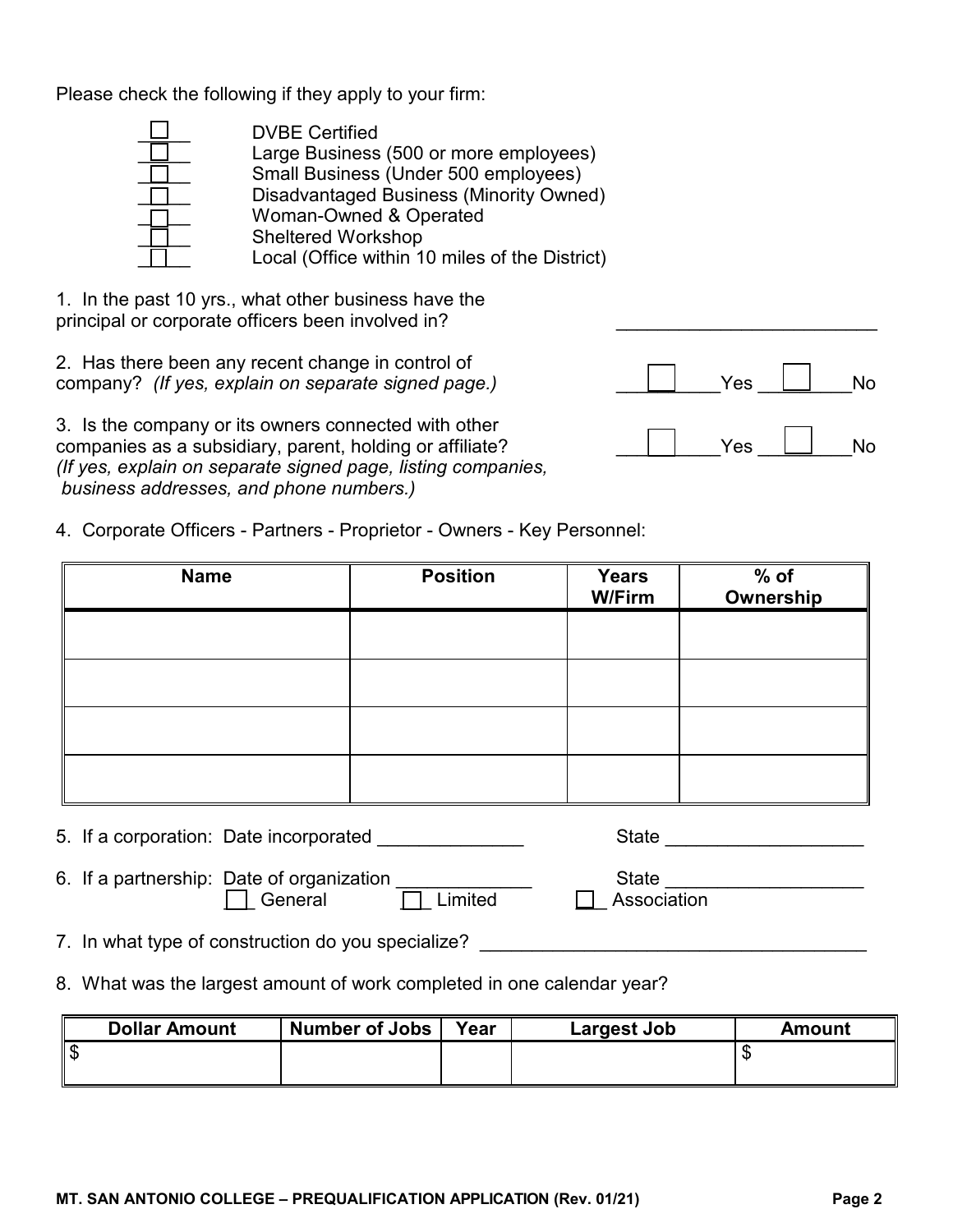| 9. List annual gross income for last three (3) years:                                                              | Year: _______________ \$________ |                |
|--------------------------------------------------------------------------------------------------------------------|----------------------------------|----------------|
|                                                                                                                    |                                  |                |
|                                                                                                                    |                                  | Year: \$       |
| 10. Are you currently prequalified with any other school district in Southern California?                          |                                  |                |
| Yes     No If yes, list district and dollar rating:                                                                |                                  |                |
|                                                                                                                    | $\mathfrak{S}$                   |                |
|                                                                                                                    |                                  | $\mathfrak{S}$ |
|                                                                                                                    |                                  | $\mathfrak s$  |
| I hereby allow Mt. San Antonio College to contact the district(s) above to discuss my rating/<br>prequalification. |                                  |                |
|                                                                                                                    | Date:                            |                |

| Name/Title: |  |
|-------------|--|
|             |  |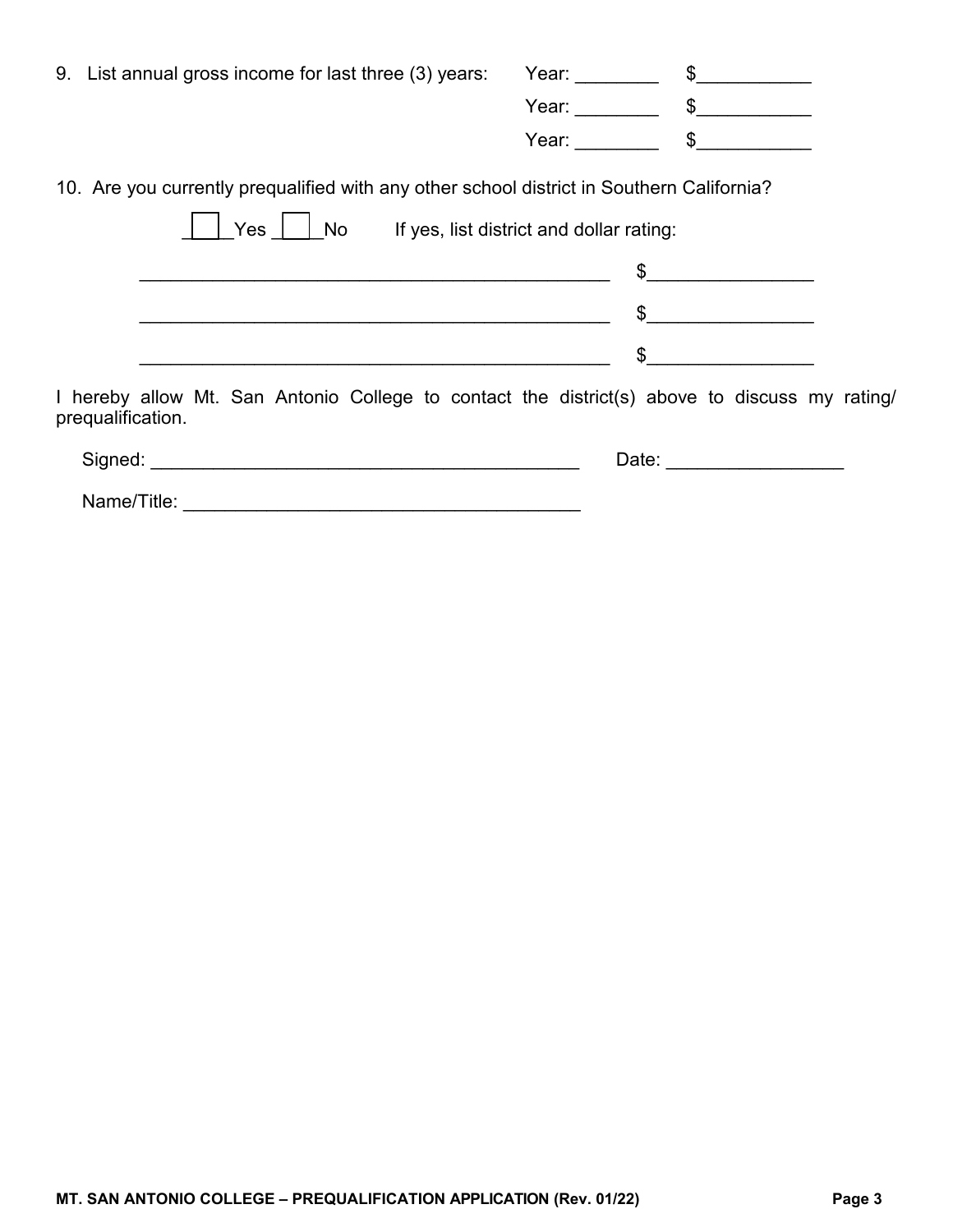# **SECTION 2 – RATING QUESTIONS**

Highest Possible Rate = 86 Points.

A score less than 70 points disqualifies you from bidding projects proposed by Mt. San Antonio College that use this prequalification process as a condition of bidding.

| Question                                                                                                                                                                                                                                                                                          |                                                    |      |
|---------------------------------------------------------------------------------------------------------------------------------------------------------------------------------------------------------------------------------------------------------------------------------------------------|----------------------------------------------------|------|
| 1. How many years has your firm been in business in<br>California as a contractor under your present<br>business name and license number?<br>(less than 3 Yrs. = 1 pt., 3-6 Yrs. = 3 pts., $6+$ = 5 pts.)                                                                                         | Years                                              | pts. |
| 2. How many years' experience does your **RMO/<br>RME have as a licensed contractor?<br>(less than 3 Yrs. = 1 pt., 3-6 Yrs. = 3 pts., $6+$ = 5 pts.)                                                                                                                                              | Years                                              | pts. |
| 3. Is your firm and RMO/RME in good standing with<br>the Contractors State License Board, or have they<br>ever had their contractor's licenses suspended,<br>put on probation, or revoked? (Check One)<br>(Revoked = 0 pts., suspended = 2 pts., probation = 3 pts.,<br>good standing $= 5$ pts.) | Good Standing<br>Suspended<br>Probation<br>Revoked | pts. |
| 4. How many years has your firm performed<br>construction work under the California Division of<br>the State Architect (DSA) rules and regulations?<br>(less than 3 Yrs. = 1 pt., 3-6 Yrs. = 3 pts., $6+$ = 5 pts.)                                                                               | Years                                              | pts  |
| 5. How many stop notices have been defended in<br>court by your firm and proceeded to judgment<br>against your firm and/or the owner?<br>$(0 = 6$ pts., $1-3 = 4$ pts., $>3 = 0$ pts.)                                                                                                            | <b>Stop Notices</b>                                | pts  |
| 6. How many legal proceedings, including arbitration,<br>has your firm initiated against an owner?<br>$(0 = 6$ pts., $1-3 = 4$ pts., $>3 = 0$ pts.)                                                                                                                                               | <b>Legal Proceed</b>                               | pts  |
| 7. Has an owner ever declared your firm in default<br>on a project in the past 5 years?<br>$(Yes = 0 pts., No = 5 pts.)$                                                                                                                                                                          | No<br>Yes                                          | pts  |
| 8. Has your firm been assessed liquidated damages<br>in the past 5 years?<br>$(Yes = 0 pts., No = 6 pts.)$                                                                                                                                                                                        | Yes<br><b>No</b>                                   | pts  |
| 9. Has an owner ever made a demand on your<br>payment or performance bonds?<br>$(Yes = 0 pts., No = 6 pts.)$                                                                                                                                                                                      | Yes<br>No                                          | pts  |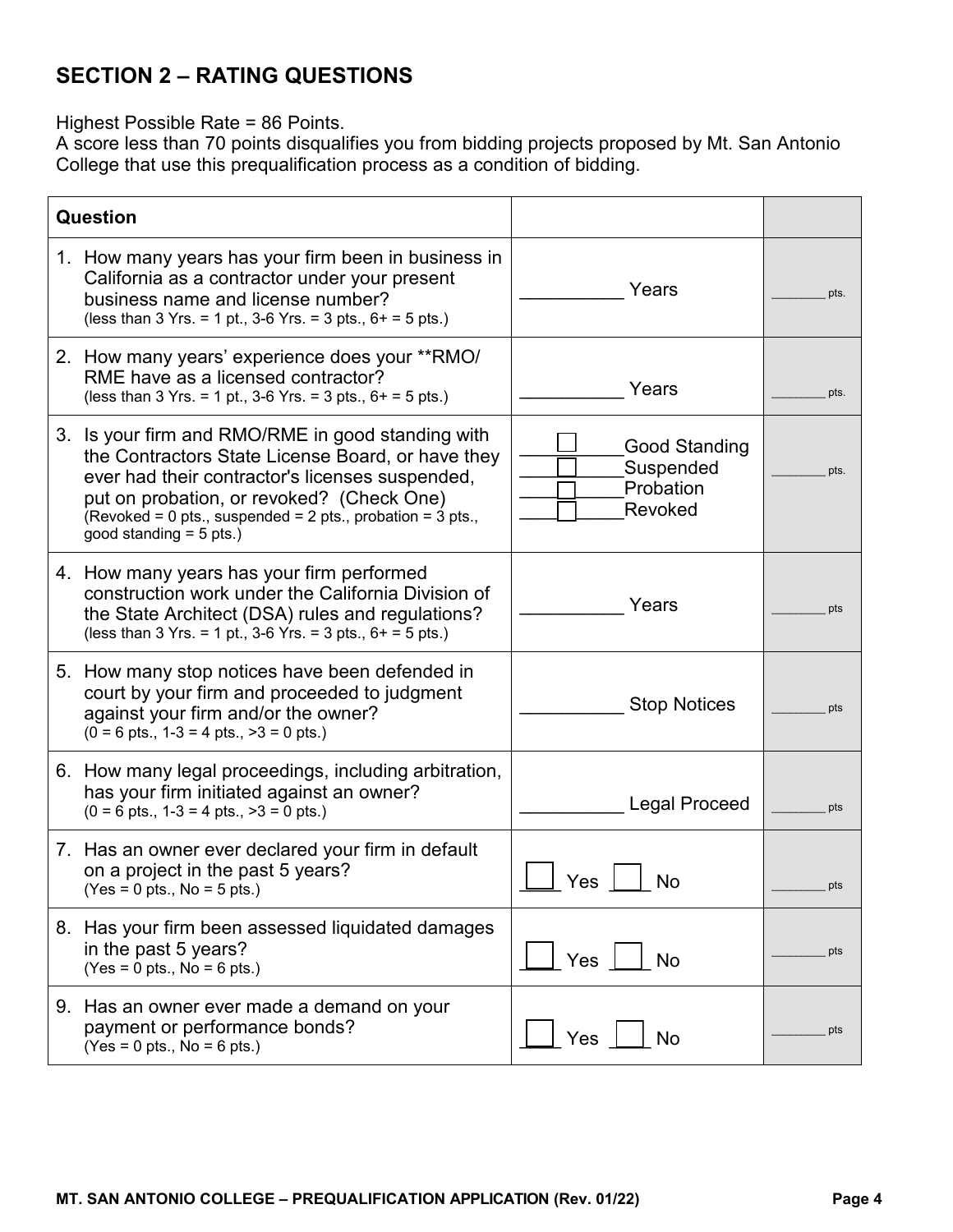| 10. Has your firm ever had insurance terminated by a<br>carrier in the past 5 years due to an excessive<br>claims history and/or nonpayment of premium?<br>$(Yes = 0 pts., No = 5 pts.)$                                                                                                         | Yes $\Box$<br>$\overline{\phantom{a}}$ No | pts                           |
|--------------------------------------------------------------------------------------------------------------------------------------------------------------------------------------------------------------------------------------------------------------------------------------------------|-------------------------------------------|-------------------------------|
| 11. How many OSHA citations has your firm received<br>in the last 5 years?<br>$(0 = 5 \text{ pts.}, 1 - 3 = 3 \text{ pts.}, >3 = 0 \text{ pts.})$                                                                                                                                                | <b>Citations</b>                          | pts                           |
| 12. Does your firm currently have a safety plan which<br>complies with the current OSHA standards?<br>$(Yes = 2 pts., No = 0 pts.)$                                                                                                                                                              | Yes<br><b>No</b>                          | pts                           |
| 13. What is your current Worker's Compensation<br><b>Experience Modification Rate (EMR)?</b><br>$($ < 1 = 5 pts., 1.0 – 1.5 = 3 pts., 1.6 – 2.0 = 2 pts., >2 = 0 pts.)                                                                                                                           | Rate                                      | pts                           |
| 14. How many school projects has your firm<br>completed in California in the past 5 years?<br>$(5+ = 5 \text{ pts.}, 4 = 4 \text{ pts.}, 3 = 3 \text{ pts.}, 2 = 2 \text{ pts.}, 1 \text{ or less } = 0$<br>pts.)                                                                                | <b>School Work</b>                        | pts                           |
| 15. Within the past 5 years, have any of your<br>employees or another entity filed a complaint<br>against your firm with the California Contractors<br>State License Board? If yes, how many<br>complaints were filed?<br>(No = 5 pts., $1 = 4$ pts., $2 = 3$ pts., $3 = 2$ pts., $>3 = 0$ pts.) | Yes $\vert$ $\vert$ No<br>Complaints      | pts                           |
| 16. Within the past 5 years, have any of your<br>employees filed a complaint with the Labor<br>Board? If yes, how many complaints were filed?<br>(No = 5 pts., $1 = 4$ pts., $2 = 3$ pts., $3 = 2$ pts., $>3 = 0$ pts.)                                                                          | Yes<br>No<br>Complaints                   | pts                           |
| 17. Has your firm or any principals of your firm* been<br>cited or found guilty of violating any federal, state<br>or local law, rule or regulation regarding a<br>construction contract?<br>$(Yes = 0 pts., No = 5 pts.)$                                                                       | Yes<br>l No                               | pts                           |
| * Principals of the firm are defined as any officers, directors, partners,<br>RMO/RMEs, or any others having an ownership interest in the firm.                                                                                                                                                  |                                           | <b>TOTAL</b><br><b>POINTS</b> |

\*\*RMO/RME meaning - A non-licensed contracting business pays an individual who holds a California contractor's license to act as the Responsible Managing Officer ("RMO") or Responsible Managing Employee ("RME") of a construction company, when that person has no actual involvement in the day-to-day operations.

#### **ATTENTION:**

**If you answered "Yes" to questions 6-11, and/or 15-17, you must attach an explanation for each on a separate sheet.**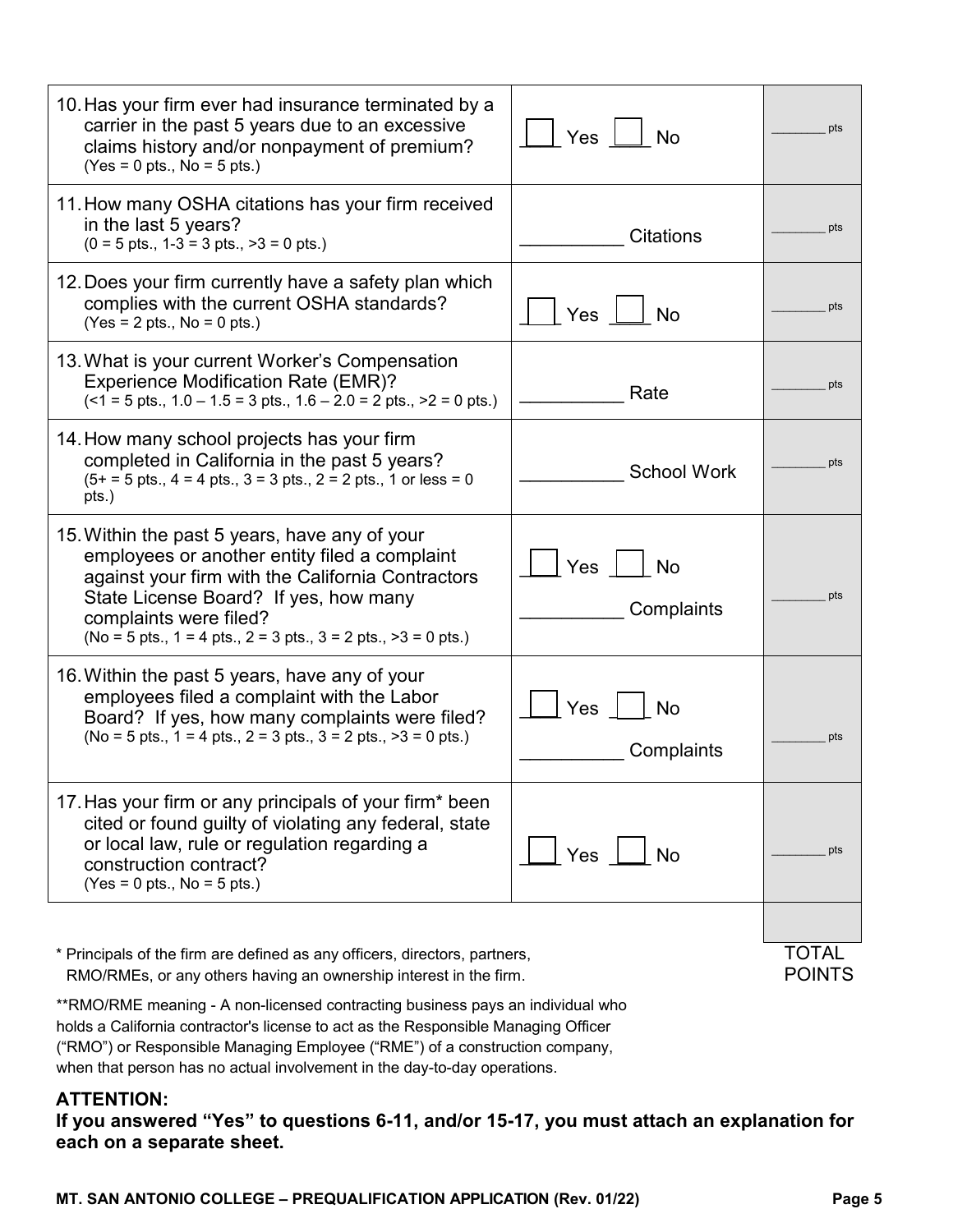### **SECTION 3 – EXPERIENCE**

1. Provided the size of projects do you feel your company can undertake:

Single job:  $\frac{1}{2}$   $\frac{1}{2}$   $\frac{1}{2}$   $\frac{1}{2}$   $\frac{1}{2}$   $\frac{1}{2}$   $\frac{1}{2}$   $\frac{1}{2}$   $\frac{1}{2}$   $\frac{1}{2}$   $\frac{1}{2}$   $\frac{1}{2}$   $\frac{1}{2}$   $\frac{1}{2}$   $\frac{1}{2}$   $\frac{1}{2}$   $\frac{1}{2}$   $\frac{1}{2}$   $\frac{1}{2}$   $\frac{1}{2}$   $\frac{1}{2}$ 

2. List the two (2) largest public works contracts completed in the past five (5) years:

| <b>Owner Information</b>   | <b>Project Manager</b><br>(PM) | <b>Project Name/</b><br><b>Job Description</b> | <b>Contract</b><br><b>Amount/Completion</b><br><b>Date</b> |
|----------------------------|--------------------------------|------------------------------------------------|------------------------------------------------------------|
| Owner:                     | PM Company:                    |                                                | \$                                                         |
| <b>Owner Contact Name:</b> | <b>PM Contact Name:</b>        |                                                | <b>Completion Date:</b>                                    |
| <b>Contact Email:</b>      | <b>PM Contact Email:</b>       |                                                |                                                            |
| Owner:                     | PM Company:                    |                                                | $\boldsymbol{\mathsf{S}}$                                  |
| <b>Owner Contact Name:</b> | <b>PM Contact Name:</b>        |                                                | <b>Completion Date:</b>                                    |
| <b>Contact Email:</b>      | <b>PM Contact Email:</b>       |                                                |                                                            |

 five (5) years not listed in #2 above: *(Attach separate sheet if needed.)*  3. List all projects completed for School Districts, including community college districts, in the last

| <b>Owner Information</b>   | <b>Project Manager</b><br>(PM) | <b>Project Name/</b><br><b>Job Description</b> | <b>Contract</b><br><b>Amount/Completion</b><br><b>Date</b> |
|----------------------------|--------------------------------|------------------------------------------------|------------------------------------------------------------|
| Owner:                     | PM Company:                    |                                                | $\boldsymbol{\mathsf{\$}}$                                 |
| <b>Owner Contact Name:</b> | <b>PM Contact Name:</b>        |                                                | <b>Completion Date:</b>                                    |
| <b>Contact Email:</b>      | <b>PM Contact Email:</b>       |                                                |                                                            |

Continue list on the next page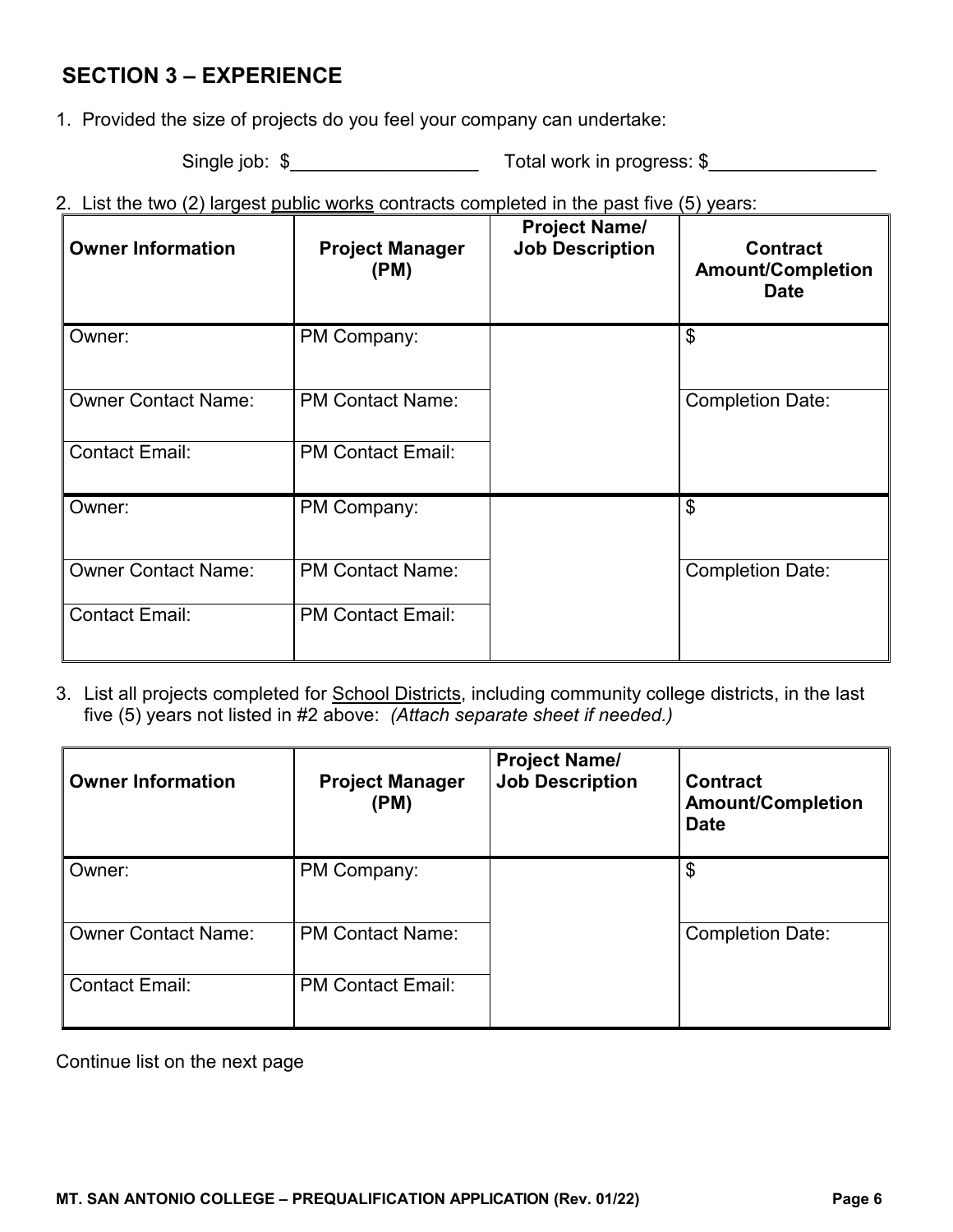| <b>Owner Information</b>   | <b>Project Manager</b><br>(PM) | <b>Project Name/</b><br><b>Job Description</b> | <b>Contract</b><br><b>Amount/Completion</b><br><b>Date</b> |
|----------------------------|--------------------------------|------------------------------------------------|------------------------------------------------------------|
| Owner:                     | PM Company:                    |                                                | \$                                                         |
| <b>Owner Contact Name:</b> | <b>PM Contact Name:</b>        |                                                | <b>Completion Date:</b>                                    |
| <b>Contact Email:</b>      | <b>PM Contact Email:</b>       |                                                |                                                            |
| Owner:                     | PM Company:                    |                                                | \$                                                         |
| <b>Owner Contact Name:</b> | <b>PM Contact Name:</b>        |                                                | <b>Completion Date:</b>                                    |
| <b>Contact Email:</b>      | <b>PM Contact Email:</b>       |                                                |                                                            |

| District Use Only:                                 |                                                |
|----------------------------------------------------|------------------------------------------------|
| Two projects used for rating development: Highest: | 2nd Highest:                                   |
| Combined Total:<br>$x 1.33 = $$                    |                                                |
| Public Works Rating: \$                            | (Above total rounded to the nearest \$100,000) |

### 4. List at least three (3) current principal Subcontractors:

| <b>Sub Name</b> | <b>Material or Service</b><br><b>Provided</b> | <b>Contact Name</b> | <b>Email/Phone</b> |
|-----------------|-----------------------------------------------|---------------------|--------------------|
|                 |                                               |                     | Email:             |
|                 |                                               |                     |                    |
|                 |                                               |                     | Email:             |
|                 |                                               |                     |                    |
|                 |                                               |                     | Email:             |
|                 |                                               |                     |                    |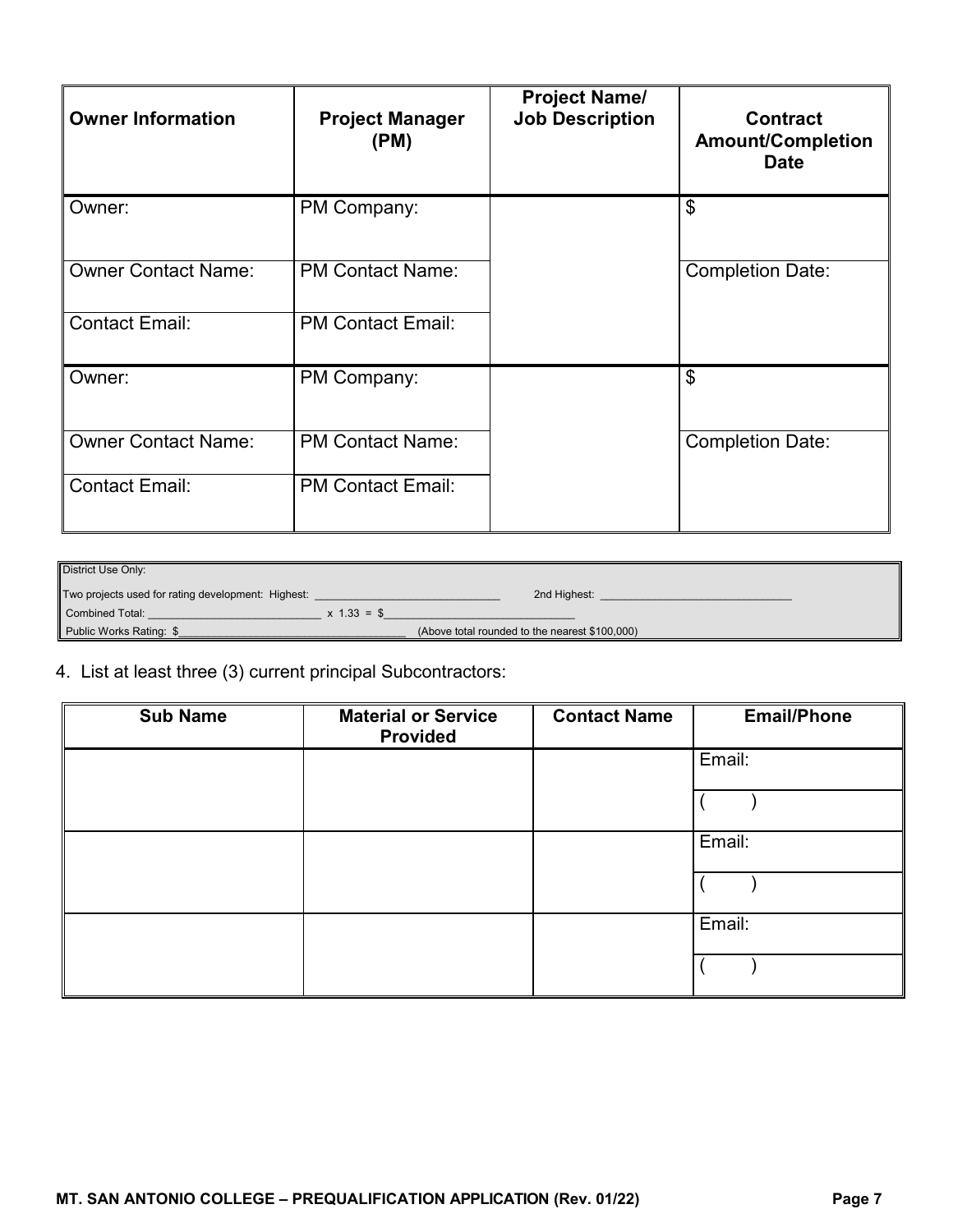5. List at least two (2) current principal Material Suppliers:

| <b>Company Name</b> | <b>Material Provided</b> | <b>Contact Name</b> | <b>Email/Phone</b> |
|---------------------|--------------------------|---------------------|--------------------|
|                     |                          |                     | Email:             |
|                     |                          |                     |                    |
|                     |                          |                     | Email:             |
|                     |                          |                     |                    |

#### **Interview Questions**

The following questions will be used by the District to interview randomly selected contacts from **at least 2 completed projects**. No action on your part is necessary; these questions are for your information only. Highest Possible Rate = 110 Points. A score less than 60 points disqualifies you from bidding projects proposed by Mt. San Antonio College that use this prequalification process as a condition of bidding.

- 1. Are there any outstanding stop notices or liens currently unresolved on contracts that have had notices of completion recorded for more than 90 days? (1 point for each is deducted from overall score.)
- 2. Did the contractor provide adequate personnel? (Max. 10 points)
- 3. Did the contractor provide adequate supervision? (Max. 10 points)
- 4. Was there adequate equipment provided on the job? Max. 10 points)
- 5. Was the contractor timely in providing submittals, reports and other paperwork, including change order paperwork? (Max. 10 points)
- 6. Was the contractor timely in completing the project? (Max. 10 points)
- 7. Were there excessive change orders on the job that can be faulted to the Contractor or his subcontractors? (Max. 10 points)
- 8. When a change order was issued, did the contractor perform the work well, and did it integrate into the existing work easily? (Max. 10 points)
- 9. How has the contractor been performing in taking care of warranty items? (Max. 10 points)
- 10. Did you have difficulty with claims? (Max. 10 points)
- 11. How would you rate the contractor's overall performance? Would you want to work with them again? (Max 10 points)
- 12. Does this contractor pay his bills from subcontractor/suppliers on time? (Max 10 points)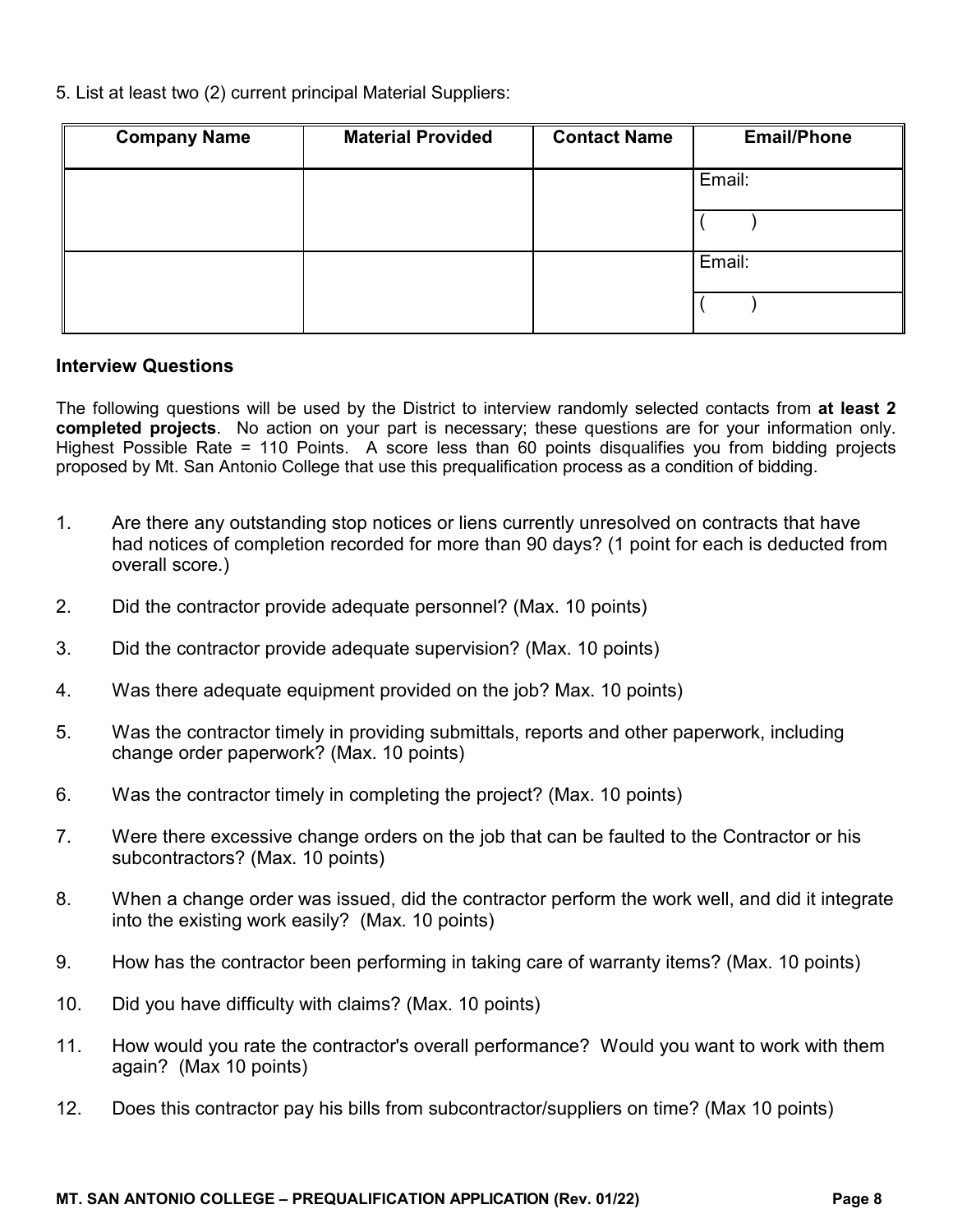## **SECTION 4 – SAFETY RECORD**

1. List your firm's Workers Compensation Experience Modification Rate (EMR) for the three (3) most recent years. Your EMR should be obtained from your insurance agent.

2021 \_\_\_\_\_\_\_\_\_\_\_\_\_\_\_\_\_ 2020 \_\_\_\_\_\_\_\_\_\_\_\_\_\_\_\_\_ 2019\_\_\_\_\_\_\_\_\_\_\_\_\_\_\_\_

2. Use the three (3) most recent years' OSHA No. log to fill in the following required information:

|                                                                                                                     | 2021 | 2020 | 2019 |
|---------------------------------------------------------------------------------------------------------------------|------|------|------|
| Number of fatalities:                                                                                               |      |      |      |
| Number of workdays lost:                                                                                            |      |      |      |
| No. of lost time due to accidents:                                                                                  |      |      |      |
| No. of restricted workday cases:                                                                                    |      |      |      |
| No. of medical attention cases:                                                                                     |      |      |      |
| Approximate number of employee (direct hire)<br>hours worked (do not include any non-work time<br>even though paid) |      |      |      |

| 3. Do you hold safety meetings for field supervisors and employees?                                                                             | Yes              |  |
|-------------------------------------------------------------------------------------------------------------------------------------------------|------------------|--|
| How often? $\Box$ Weekly $\Box$ Bi-Weekly<br>  Monthly                                                                                          | As Needed        |  |
| 4. Does your company conduct project safety inspections?                                                                                        | <b>No</b><br>Yes |  |
| 5. Does your company have a written safety program?                                                                                             | <b>No</b><br>Yes |  |
| 6. Does your company have a safety orientation program for new employees?                                                                       | Yes<br><b>No</b> |  |
| 7. State any additional areas of your company's safety program and policies that you feel would be<br>appropriate in the District's evaluation. |                  |  |
|                                                                                                                                                 |                  |  |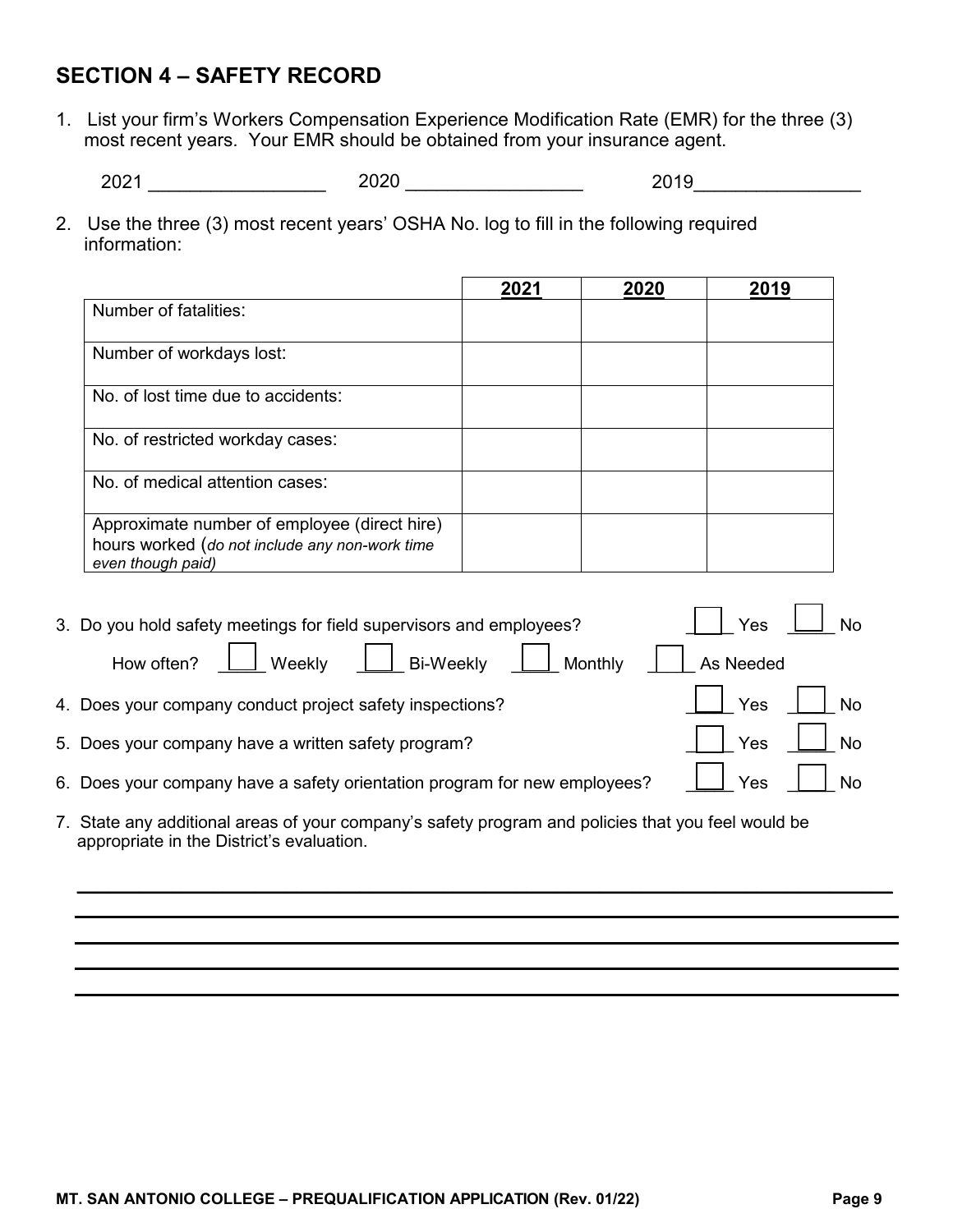# **SECTION 5 - INSURANCE**

|                                                   | Do you currently have a minimum of \$1,000,000 Combined Comprehensive Single Limit Liability<br>Insurance? Yes No Please provide a Certificate of Insurance as verification |
|---------------------------------------------------|-----------------------------------------------------------------------------------------------------------------------------------------------------------------------------|
| AMOUNT OF INSURANCE \$                            | Years With Ins. Co.:                                                                                                                                                        |
| Insurance Company Information                     |                                                                                                                                                                             |
|                                                   | <u> 1989 - Johann John Stoff, mars and de British and de British and de British and de British and de British an</u>                                                        |
| below, including phone numbers and contact names. | If under two years with your current insurance company, please list prior insurance companies                                                                               |
| <b>Previous Insurance Company</b>                 | Address:<br>the control of the control of the control of the control of the control of the control of the control of                                                        |
|                                                   | Phone #: ( )                                                                                                                                                                |
|                                                   | Contact:                                                                                                                                                                    |
| <b>Previous Insurance Company</b>                 |                                                                                                                                                                             |
|                                                   | Phone #: $($ )                                                                                                                                                              |
|                                                   | Contact:<br><u> 1989 - Johann John Stone, markin film yn y brenin y brenin y brenin y brenin y brenin y brenin y brenin y br</u><br>Years with Ins. Co.                     |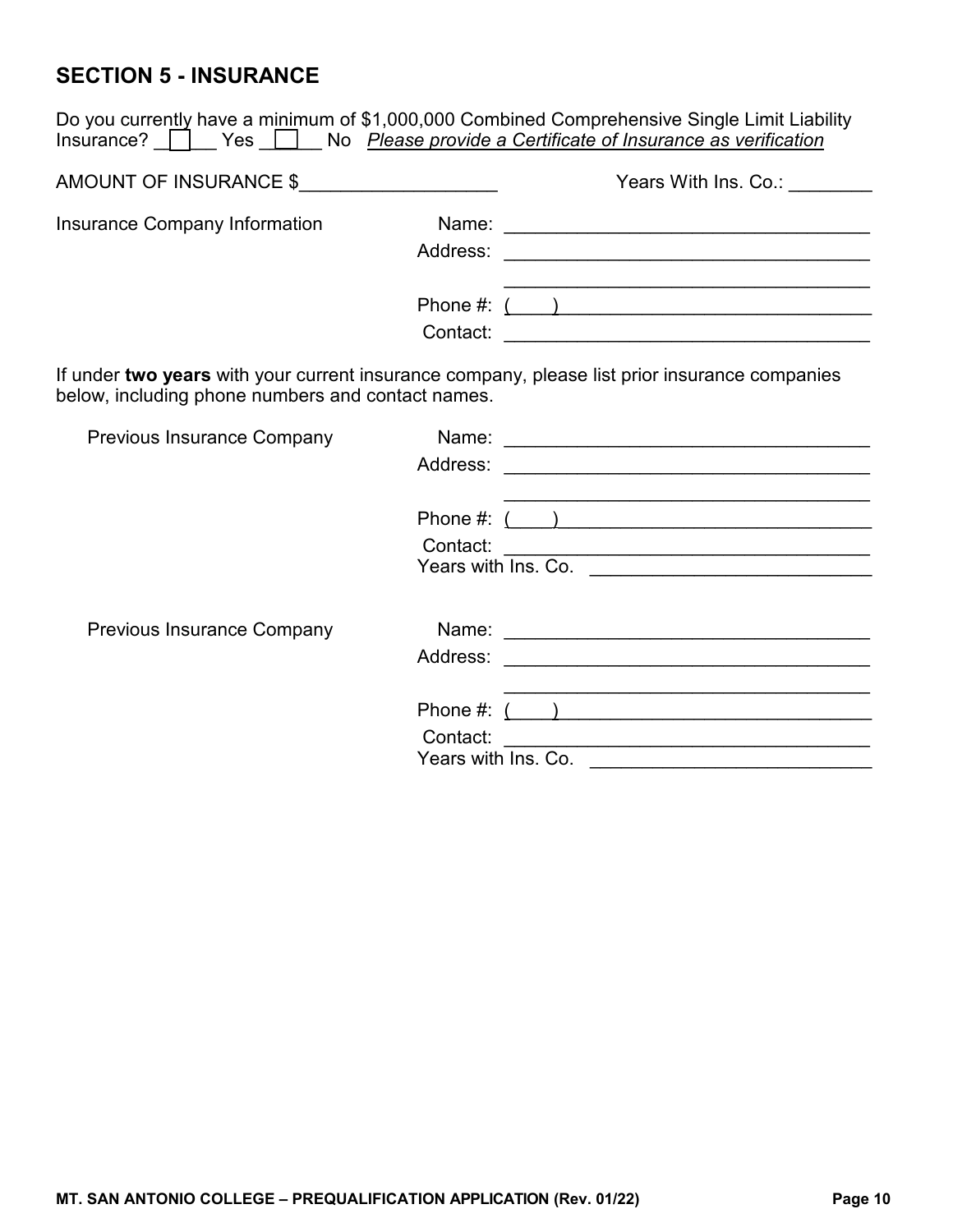## **SECTION 6 - SURETY INFORMATION**

List <u>all surety companies,</u> not agencies, utilized by your company in the last five (5) years. Please provide a letter stating bondability from surety company.

| Company | Contact & Phone# / Email | <b>Largest Bond</b> | <b>List Years</b><br><b>Used</b> |
|---------|--------------------------|---------------------|----------------------------------|
|         |                          |                     |                                  |
|         |                          |                     |                                  |
|         |                          |                     |                                  |

Please explain on a separate page, with dates of occurrences, any positive answer to the following questions.

| Has your company, any owner, or affiliated company ever:                                                                                                                             | <b>No</b> | Yes |
|--------------------------------------------------------------------------------------------------------------------------------------------------------------------------------------|-----------|-----|
| 1. Been unable to obtain a bond or been denied a bond for a contract?                                                                                                                |           |     |
| 2. Defaulted on a contract forcing a Surety to suffer a loss?                                                                                                                        |           |     |
| 3. Failed to complete a District contract within the authorized contract time?                                                                                                       |           |     |
| 4. Ever declared bankruptcy?                                                                                                                                                         |           |     |
| 5. Been in receivership?                                                                                                                                                             |           |     |
| 6. Had any arbitration (not litigation) on a contract?                                                                                                                               |           |     |
| 7. Are there any outstanding liens/stop notices for labor and/or material filed against your firm<br>on any contracts which have been completed or are being completed by your firm? |           |     |
| 8. Is the company involved in litigation related to construction?                                                                                                                    |           |     |
| 9. Have any of the sureties bonding your jobs been required or requested to complete any part<br>of your work during the last five (5) years?                                        |           |     |
|                                                                                                                                                                                      |           |     |

10. How many projects is your company currently bonded for?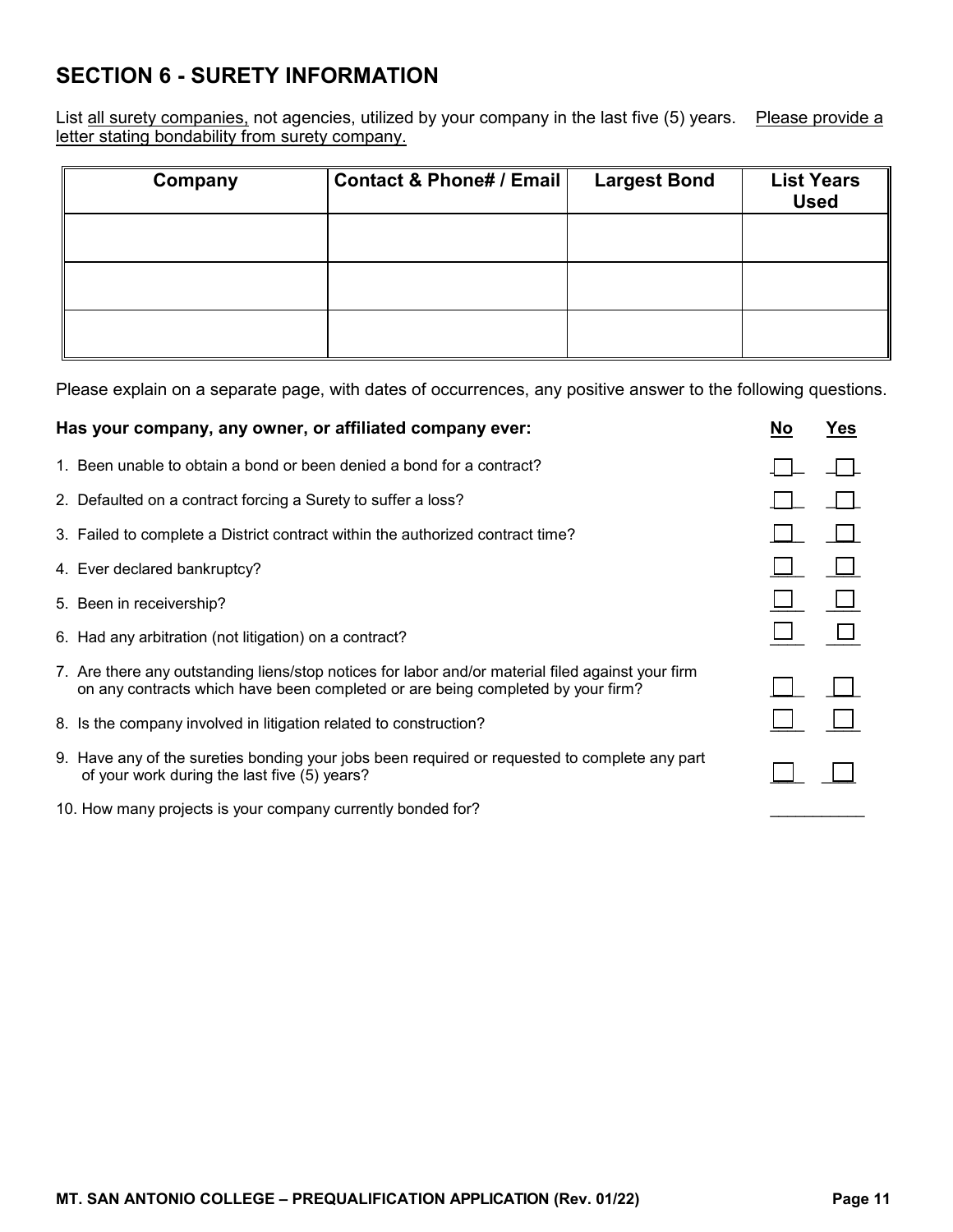#### **SECTION 7 ‐ FINANCIAL INFORMATION A COMPILATION IS NOT ACCEPTABLE.**

1. Financial Statement: Submit the appropriate financial statement with this completed form. Reviewed or audited statements will be required for projects under \$15 million. Audited statements will be required for all construction projects totaling \$15 million and over.

| PLEASE CHECK ONE:   |       |        |
|---------------------|-------|--------|
| This is based on an | Audit | Review |

2. Accountant's Certificate of Audit of Financial Statement:

Your accountant must complete and sign one of the following certificates (page 14), depending on the type of financial statement you are submitting with this application. Include the certificate with your completed application.

3. Accountant's Release Letter: Your completion of this form (page 15) permits the District to contact your accountant to verify that the financial statement you have submitted is the most recent one.

4. Financial Institution Release Letter: Your completion of this form (page 15) permits the District to contact the financial institution that provided a Letter of Credit for this application. You only need to complete this form if you have submitted a Letter of Credit with your application.

5. General Letter of Credit: If you wish the District to consider your line of credit as part of its calculation of your financial capacity, you must submit a Letter of Credit from your financial institution with your application.

The financial institution may use the following form (Page 16) or it may use its own letterhead as long as it certifies the credit amount and agrees that the credit will not be withdrawn or reduced without 45 days written notice to the District.

Fill in the following information below:

| <b>Based on Working Capital</b> |        |
|---------------------------------|--------|
| <b>ICurrent Assets:</b>         | \$0.00 |
| Current Liabilities:            | \$0.00 |
|                                 | \$0.00 |
|                                 | \$0.00 |

| <b>Financial Capacity</b> |        |                   |
|---------------------------|--------|-------------------|
| Lessor of Above:          | \$0.00 |                   |
| Line of Credit:           |        | \$0.00 (optional) |
| ITotal                    | \$0.00 |                   |

|         | <b>Based on Net Worth</b> |        |
|---------|---------------------------|--------|
| \$ 0.00 | <b>Total Assets:</b>      | \$0.00 |
| \$0.00  | <b>Total Liabilities:</b> | \$0.00 |
| \$ 0.00 |                           | \$0.00 |
| \$0.00  |                           | \$0.00 |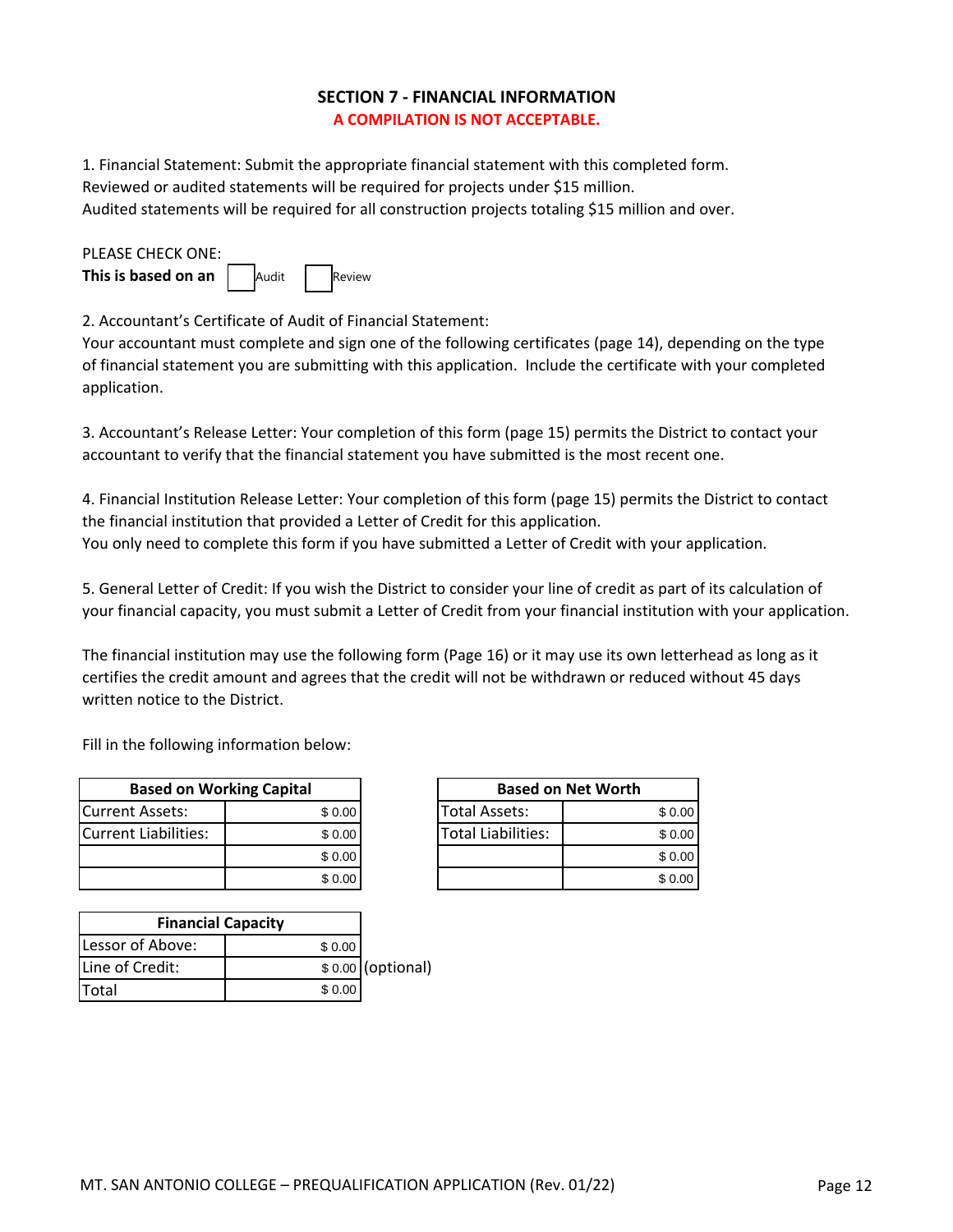#### **COMPLETE THIS CERTIFICATE FOR AN AUDIT OF FINANCIAL STATEMENT:**

STATE OF: **Example 20** 

We have examined the Financial Statement of **Example 20** as of \_\_\_\_\_\_\_\_\_\_\_\_\_\_\_\_\_\_\_. Our examination was made in accordance with generally accepted auditing standards, and accordingly included such tests of the accounting records and such other auditing procedures as we considered necessary in the circumstances.

In our opinion, the accompanying financial statement included on pages to inclusive, present fairly, in all material respects, the financial position of **Example 2** as of  $\frac{1}{2}$ , and the results of their operations and their cash flows for the year(s) then ended in conformity with generally accepted accounting principles.

\_\_\_\_\_\_\_\_\_\_\_\_\_\_\_\_\_\_\_\_\_\_\_\_\_\_\_\_\_\_ \_\_\_\_\_\_\_\_\_\_\_\_\_\_\_\_\_\_\_\_\_\_\_\_\_\_\_\_\_\_ Print name of Firm **Accountant's Signature** 

 Telephone No. License No. \_\_\_\_\_\_\_\_\_\_\_\_\_\_\_\_\_\_\_\_\_\_\_\_\_\_\_\_\_\_ \_\_\_\_\_\_\_\_\_\_\_\_\_\_\_\_\_\_\_\_\_\_\_\_\_\_\_\_\_\_

### **COMPLETE THIS CERTIFICATE FOR A REVIEW ONLY OF FINANCIAL STATEMENT:**

I (we) have reviewed the accompanying financial statement of as of \_\_\_\_\_\_\_\_\_\_\_\_\_\_\_\_\_\_\_\_. The information included in the financial statement is the representation of the management of the above firm.

Based on my (our) review with the exception of the matter(s) described in the following paragraphs(s), I am (we are) not aware of any material modifications that should be made to the accompanying financial statements in order for them to be in conformity with generally accepted accounting principles.

\_\_\_\_\_\_\_\_\_\_\_\_\_\_\_\_\_\_\_\_\_\_\_\_\_\_\_\_\_\_ \_\_\_\_\_\_\_\_\_\_\_\_\_\_\_\_\_\_\_\_\_\_\_\_\_\_\_\_\_\_

Print name of Firm **Accountant's Signature** Accountant's Signature

Telephone No. License No.

\_\_\_\_\_\_\_\_\_\_\_\_\_\_\_\_\_\_\_\_\_\_\_\_\_\_\_\_\_\_ \_\_\_\_\_\_\_\_\_\_\_\_\_\_\_\_\_\_\_\_\_\_\_\_\_\_\_\_\_\_

(Note this review consists principally of inquiries of management and appropriate analytical procedures applied to this financial data. It is substantially less in scope than an examination in accordance with **generally accepted** auditing standards, the objective of which is the expression of an opinion regarding the financial statements taken as a whole. Accordingly, we have not expressed such an opinion.)

 *Special note to Accountant: The above Certificates of Accountant shall not be made by any individual who is the regular employ of the individual, partnership or corporation submitting the statement; nor by any individual who is a member of the firm with more than a ten percent financial interest.*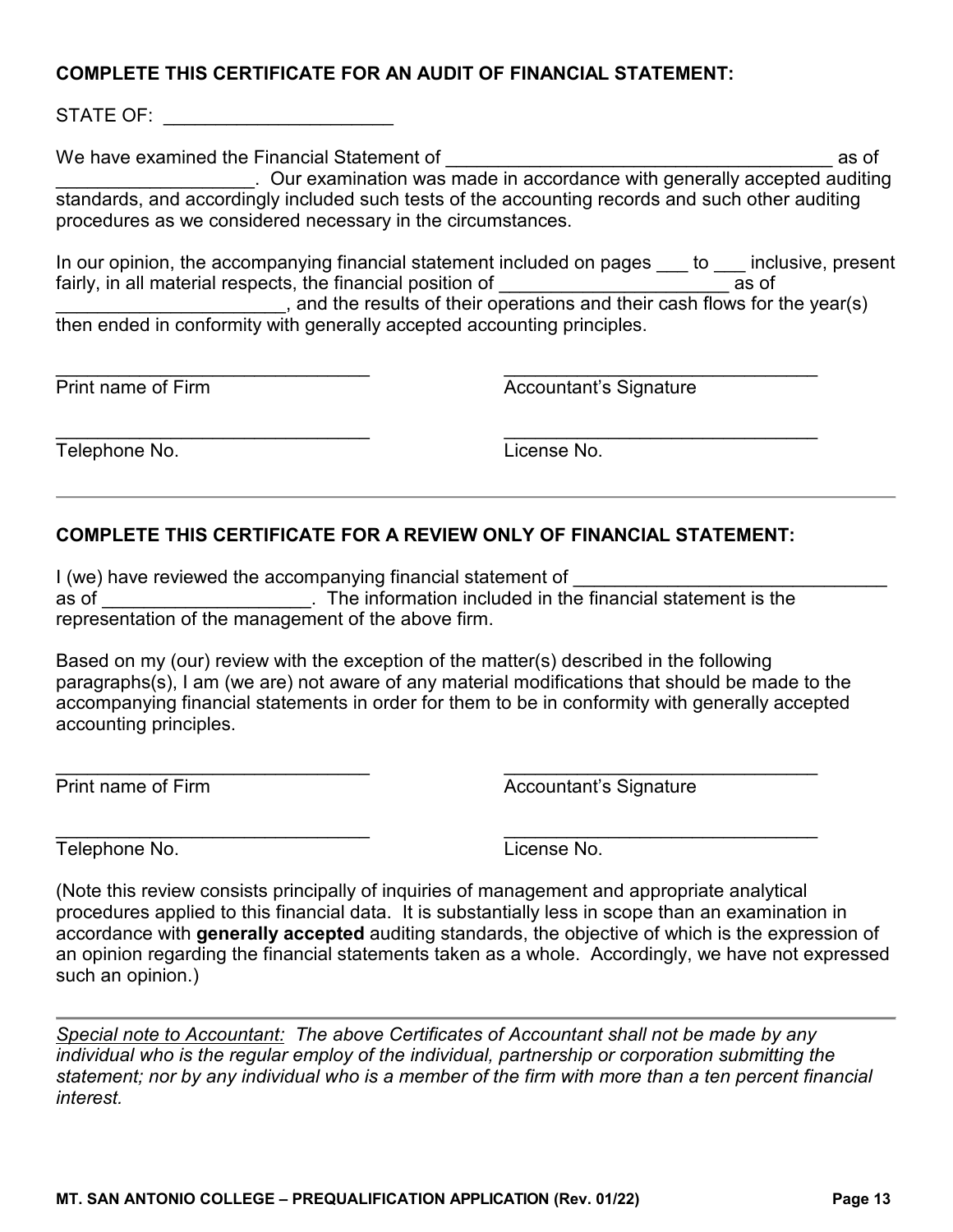### **ACCOUNTANT'S RELEASE LETTER**

By signing the form below, I authorize Mt. San Antonio College to contact our company's licensed accounting firm to verify our most recent audited or reviewed financial statement. I understand the financial statement is confidential information and is not open to public inspection.

| Name               | <b>Contractor's Signature</b> |
|--------------------|-------------------------------|
|                    | Title                         |
|                    |                               |
|                    | <b>Company Name</b>           |
|                    |                               |
|                    | Date                          |
| District Use Only: |                               |
|                    |                               |

### **FINANCIAL INSTITUTION RELEASE LETTER (For use only when augmenting financial rating with a Letter of Credit)**

By signing the form below, I authorize Mt. San Antonio College to contact our financial institution to verify our line of credit information. I understand this information is confidential information and is not open to public inspection.

| Name               | Signature                                                                                                                                                                                                                           |
|--------------------|-------------------------------------------------------------------------------------------------------------------------------------------------------------------------------------------------------------------------------------|
|                    | Title                                                                                                                                                                                                                               |
|                    | <b>Company Name</b>                                                                                                                                                                                                                 |
|                    | Date                                                                                                                                                                                                                                |
| District Use Only: | Verified by <b>No. 2008</b> Contract the Contract of Contract of Contract of Contract of Contract of Contract of Contract of Contract of Contract of Contract of Contract of Contract of Contract of Contract of Contract of Contra |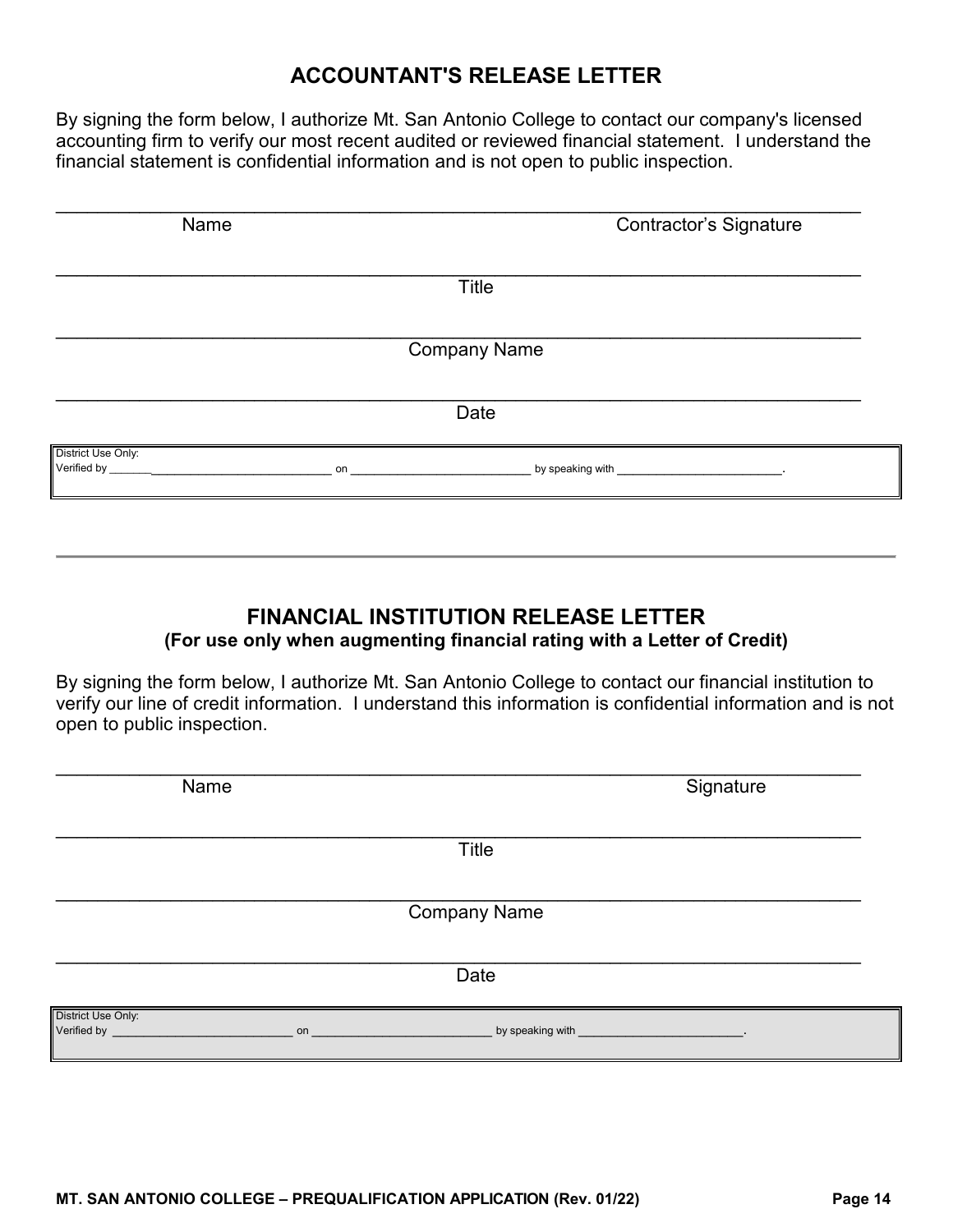#### **LETTER OF CREDIT - OPTIONAL**

 The following form may be completed by your financial institution to augment your financial rating. If original signature. **A letter of credit is optional, not mandatory**. It may be used to increase your it prefers, your institution may issue a Letter of Credit on its own letterhead, provided the Letter of Credit contains substantially the same provisions, and is addressed to the District and bears an financial capacity by the value of the letter of credit.

General lines of credit are not accepted. A letter of credit <u>must</u> be issued specifically to the District as outlined below to be used. Email Letter to purconstruction[@mtsac.edu.](mailto:purconstruction@mtsac.edu)

TO: **Mt. San Antonio College 1100 North Grand Avenue Walnut, CA 91789**

ATTENTION: **Purchasing Department**

#### SUBJECT: **GENERAL LETTER OF CREDIT**

Reference is made to the prequalification of: \_\_\_\_\_\_\_\_\_\_\_\_\_\_\_\_\_\_\_\_\_\_\_\_\_\_\_\_\_\_\_\_\_\_

Name of Contractor

Under Board Rules of the Board of Trustees pertaining to the construction, alteration and maintenance of School District Facilities, we certify that the above Contractor has been extended an unqualified line of credit not to exceed \$ unqualified line of credit not to exceed \$ will not be withdrawn or reduced without 45 days written notice to the District.

\_\_\_\_\_\_\_\_\_\_\_\_\_\_\_\_\_\_\_\_\_\_\_\_\_\_\_\_\_\_\_\_\_\_\_\_\_\_\_\_\_\_\_\_\_\_\_\_\_\_\_\_\_\_\_\_\_\_\_\_\_\_\_\_\_

 $\overline{\phantom{a}}$  , and the contribution of the contribution of the contribution of the contribution of the contribution of the contribution of the contribution of the contribution of the contribution of the contribution of the Name of Financial Institution **Institution Institution No. Code** 

Address: \_\_\_\_\_\_\_\_\_\_\_\_\_\_\_\_\_\_\_\_\_\_\_\_\_\_\_\_\_\_\_\_\_\_\_\_\_\_\_\_\_\_\_\_\_\_\_\_\_\_\_\_\_\_\_\_\_\_\_\_\_\_\_\_\_

Signature/Date:

Print Name & Title: